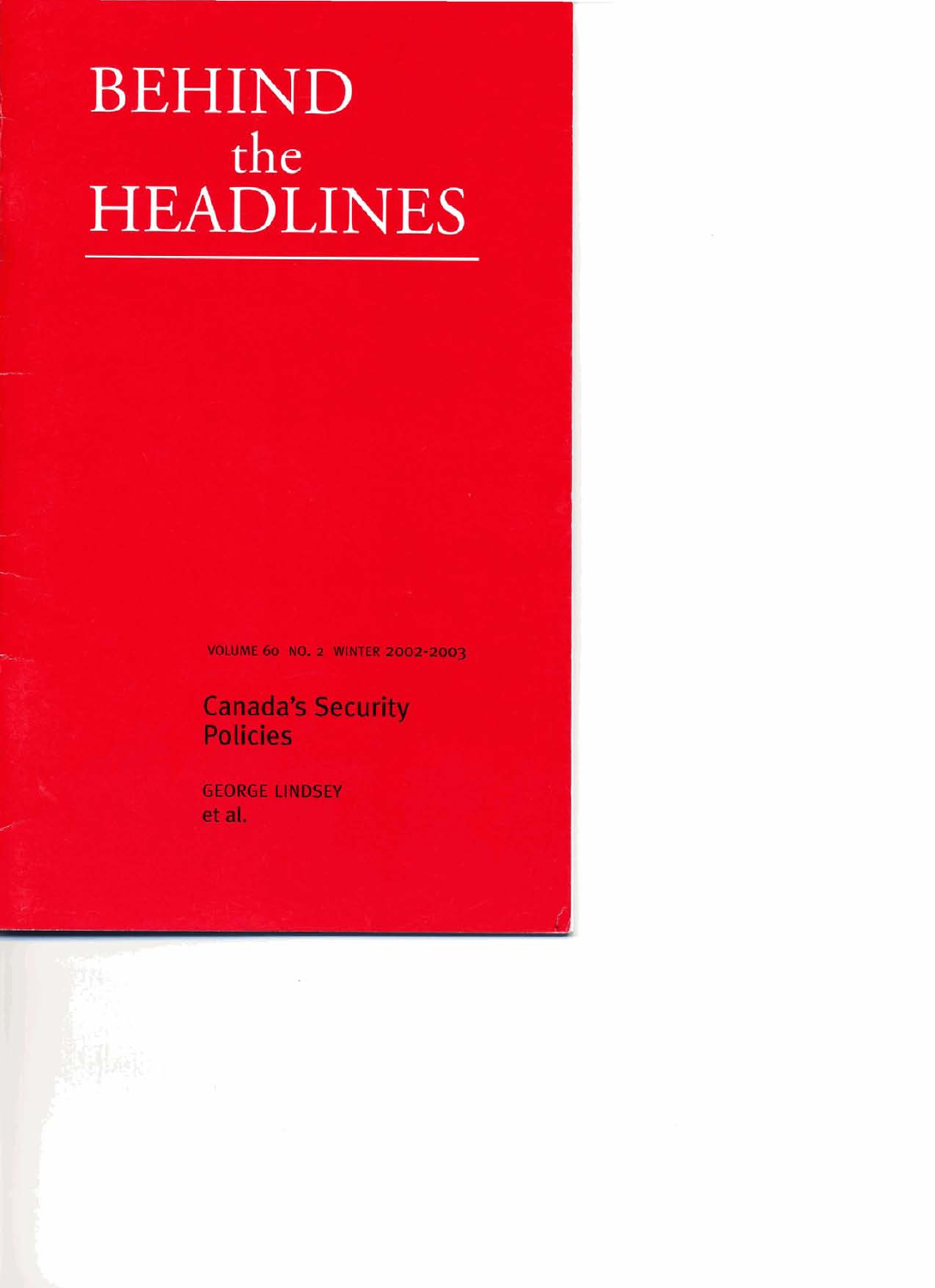Contributions on topical foreign policy, international affairs and global issues should be addressed to: *Behind the Headlines,* CIIA 205 Richmond Street West, Suite 302 Toronto, Canada M5V 1V3 Telephone: 416-977-9000 Facsimile: 416-977-7521 E-mail: mailbox@ciia.org Submissions, submitted by disk or email, with a minimum number of endnotes, must not exceed 7,000 words.

The mission of the Canadian Institute of International Affairs is to promote an understanding of international affairs and Canada's role in a changing world by providing interested Canadians with a non-partisan, nation-wide forum for informed discussion, analysis, and debate. The views expressed in *Behind the Headlines* are those of the authors.

2003 Canadian Institute of International Affairs

Published quarterly \$4.95 per single issue \$19.95 per year (Canadian addresses add 7% GST) GST Registration No. 10686 1610

Date of issue — January 2004 ISSN 0005-7983 Publications Mail Registration No. 09880

Editor:

Robert Johnstone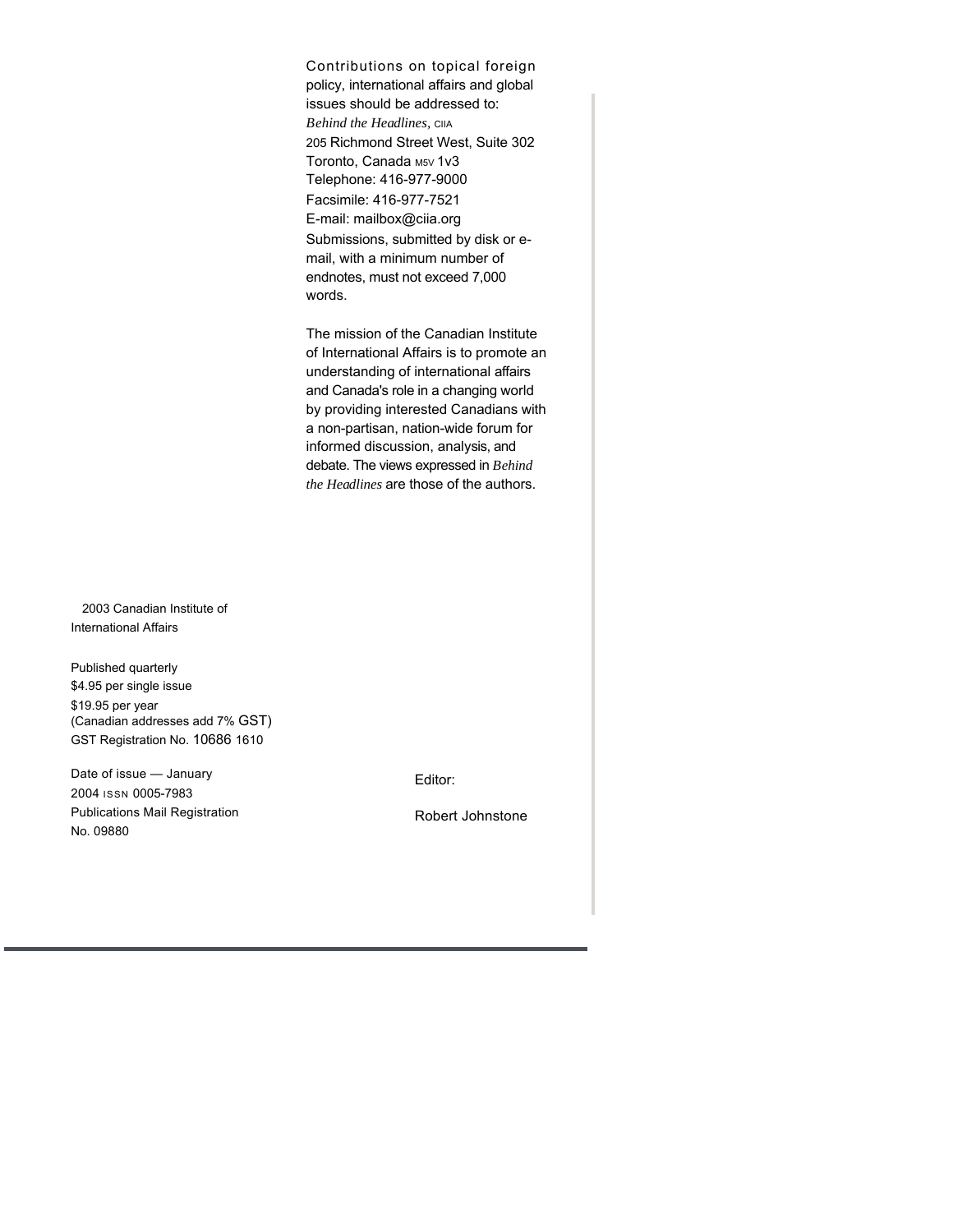### Canada's Security Policies

GEORGE LINDSEY *et al.*

#### INTRODUCTION

The new federal government under Paul Martin has stated its intention to reverse the decline, evident over the last few decades, in Canada's position in the world. Achieving this goal will involve review and revision of ou he new federal government under Paul Martin has stated its intention to reverse the decline, evident over the last few decades, in Canada's position in the world. Achieving this areas of foreign policy, security policy, and international aid policy, which are to a considerable degree interdependent. This paper relates mainly to security and defence policies and programs.

Canada's basic defence objectives remain very much the same as they have been since the end of the Second World War. Our situation in North America, our vast extent and our wealth of resources, to say nothing of our proud military history, require us to maintain armed forces. We must ensure the protection of our sovereign territory. We wish to co-operate with like-minded countries in defending against possible external aggression, and in preventing or containing threats to peace and security elsewhere in the world. Like most other developed countries, Canada is currently seeking to reorient its international relations in the aftermath of the Cold War and following the emergence of new and very different threats to peace and stability. Some of these threats relate not only to the world outside, but also to our own territory.

*This paper, prepared by George Lindsey, is based on discussions of a study group organized by the National Capital Branch of the Canadian Institute of International Affairs. The members of the study group, mostly retired after long service in the Department of Foreign Affairs and International Trade or the Department of National Defence, were BGen Clay Beattie, Bob Cameron, Col Ron Cleminson, Bob Edmonds, Ross Francis, Dwight Fulford, George Grande, BGen Keith Greenaway, John Hadwen, Hugh Henry, David Kirkwood, George Lindsey, Blair Seaborn, Ken Williamson and Gerry Wright.*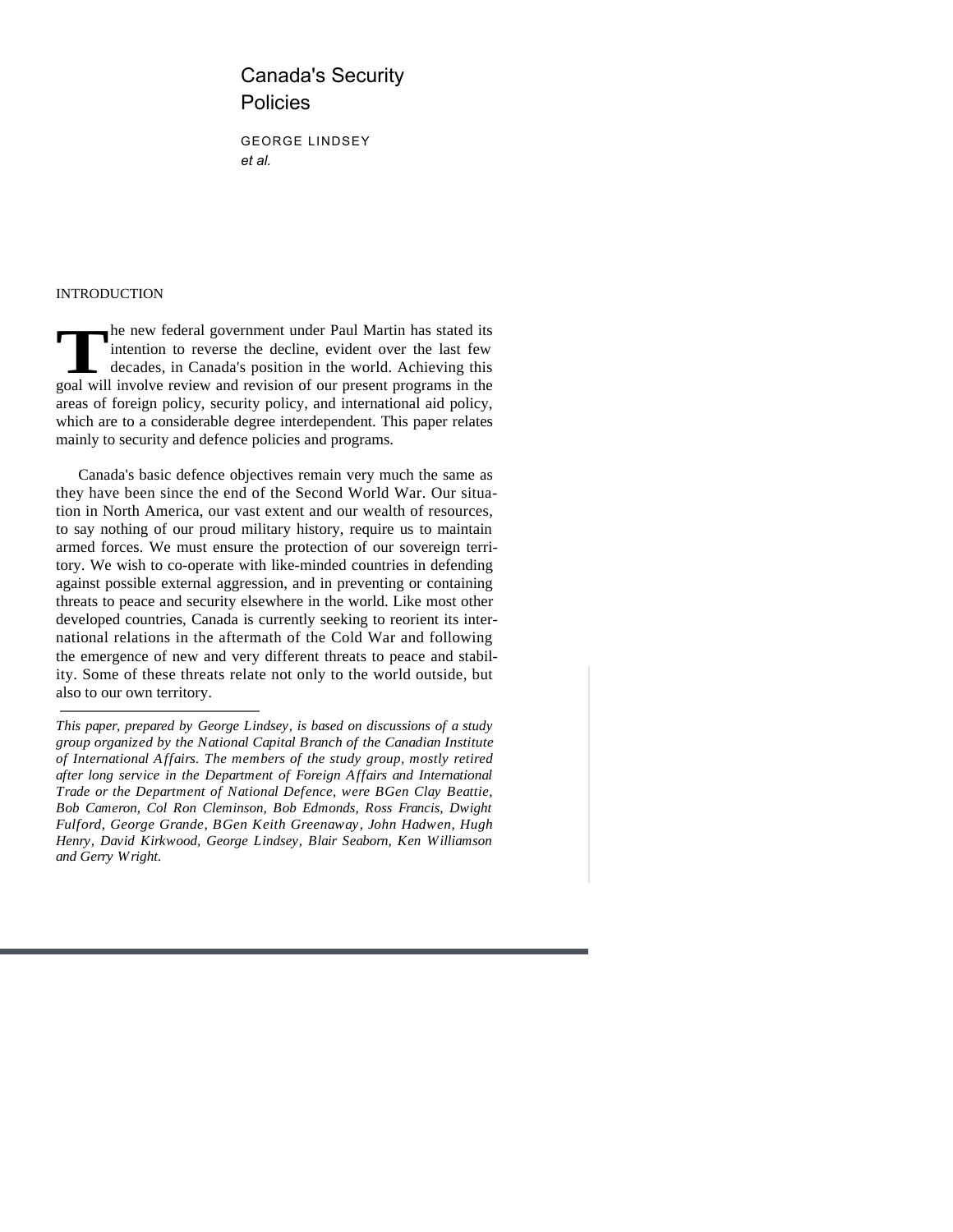Until the collapse of the Soviet empire, our defence plans and programs were dominated by the threat of a major war in Europe between massed, heavily armed forces. The structure of our forces today still largely reflects these concerns. This is understandable, in that forces so structured can also be employed in protection of our territory, in control of serious civil unrest, and in international peacekeeping. *We* must consider, however, whether the force structure of the Cold War era represents the most efficient utilization of limited resources in today's world.

It is most unlikely that Canada will again become involved in hostilities between advanced heavily armed sovereign states in the foreseeable future. True, our forces participated in the Gulf War and would probably have joined in the invasion of Iraq if the United States had been able to persuade the Security Council to endorse it. But while participation in such hostilities is both possible and useful when the necessary relatively specialized units are available, maintenance of a high-quality but small-scale heavy combat capability for such situations should not be the highest priority for Canada.

The protection of our own territory and its approaches remains a high priority, as well as the ability to participate effectively in overseas interventions such as Bosnia and Afghanistan, whether they are required to put an end to intolerable treatment of citizens or to counter international terrorism. Our current capabilities allow us to contribute only a small number of well-qualified military forces to the overseas operations.

Geography, coupled with the fact that the United States is probably the chief target for the current variety of international terrorism, gives Canada a special responsibility for the defence of the North American continent against the entry of terrorists. We must search for ways to improve the quantity and the quality of the Canadian contributions, including those provided by police, coast guard, intelligence, the immigration department, and other agencies as well as the military.

Recognizing the competing demands on the financial resources of the federal government, we should identify changes to security and defence programs for which the costs would be modest and could be offset to some extent by reductions in capabilities of lower priority, by opportunities for Canadian industry, and by the establishment of capabilities that would have economic and social value as well as improving security for Canada. And it would be preferable if new acquisitions and their financial costs could be spread over an extended period.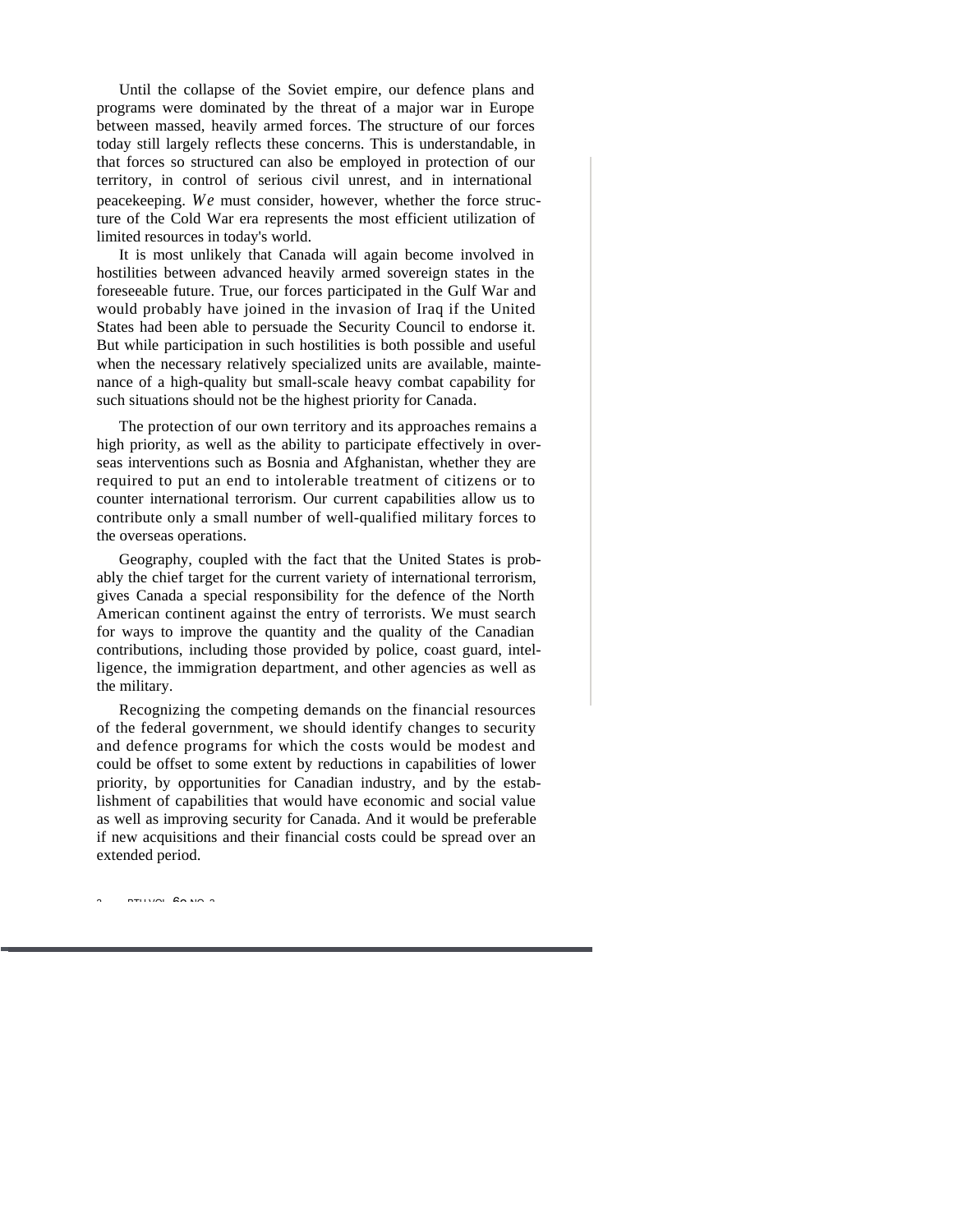#### DEFENCE AGAINST TERRORISM

We believe that the greatest threat to North American security today lies in terrorism. Defence against terrorism can be conducted in different geographical areas:

1) in the distant countries where the main leadership and training grounds for terroriSm are located, and hatred of western developed countries is encouraged;

2) on the approaches to North America through which terrorists make their way to Canada and the United States;

3) in North America, identifying terrorists already present and putting a stop to their activities;

4) At specific locations in North America, protecting sites likely to be attacked, limiting damage and planning for early restoration of whatever services have been impaired.

#### *Overseas activities to counter terrorism*

Over the long run, it is the operations in the overseas countries that will probably be the most likely to overcome terrorism. This must be a very widespread international effort, in which Canada can play only a relatively modest role.

Nevertheless, significant contributions can be made with Canadian military contingents, such as the force currently in Afghanistan, perhaps with the addition of police personnel; by Canadian embassies and consulates abroad, in the screening ofapplicants for Canadian citizenship; and in the provision by Canada of aid of many kinds to poorer countries.

The long process of rebuilding and restructuring a damaged country which still harbours dedicated remnants of terrorist networks is likely to require an occupation lasting much longer than the original and probably violent conflict conducted in order to destroy, or at least disperse, the most recognizable elements of the terrorist organization.

Many of the techniques needed for this different but no less essential stage in the establishment of a stable, peaceful state, cleansed of the practitioners of terrorism, are akin more to those needed for law enforcement and education than for military success. Terrorism is blurring the boundaries between organized crime and warfare. Non-government organizations could play an important part. The Canadian International Development Agency (CIDA) program could be adjusted to maximize its influence in reducing miserable conditions which may create incentives for terrorism.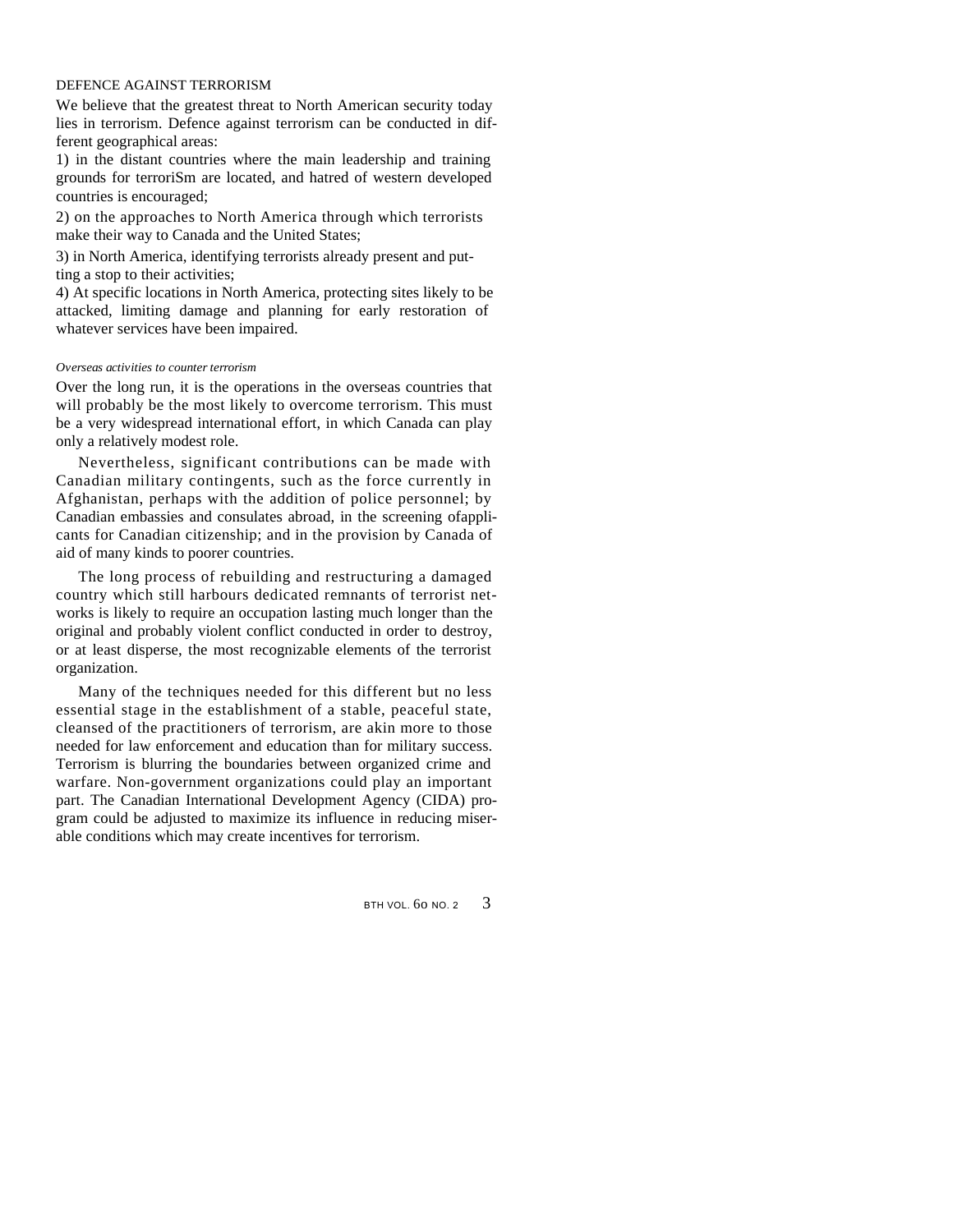#### *Protecting the sea and air approaches to North America*

Terrorists are most likely to make their way to North America as passengers in legal commercial aircraft or ships, landing at Canadian or American airports or seaports where they must present themselves to the customs and immigration authorities. The primary defence is to identify the passengers likely to be terrorists, preferably before they are allowed to begin their journey. This depends on the arrangements in Canadian and American embassies and consulates abroad, who depend in turn on the efforts of intelligence agencies to detect reasons to focus attention on certain applicants. The chances of customs and immigration officers detecting terrorists or their equipment when they do arrive in Canada would be very much improved by early communication of whatever information has been assembled by intelligence and the missions abroad.

A very unsatisfactory element in the Canadian handling of immigration has been the practice of easily admitting travelers who arrive with suspect or inadequate documentation, or none at all. Some seek refugee status but present little or no evidence to justify their claim. Too many of these people are admitted on a temporary basis and then disappear. Even those who do turn up for official appointments are able to extend their stay for long periods by using the remarkably generous provisions of Canadian laws.

A possible step to curb this situation could be for Canadian embassies and consulates to rely less on locally engaged staff for the processing of visa applications. And, perhaps some changes could be made in the legal processes which allow long delays in the final decisions regarding admiSSion or deportation.

The present situation offers such easy opportunities for terrorists to enter Canada that it should be tightened up forthwith. In addition to the threat to the security of Canada, it presents the United States with a strong incentive to put their most stringent entry barriers at the Canadian border, instead of relying on an effective perimeter of North America.

Another illicit method of entering North America is to tra illegal travelers from a ship into a small boat and take them secluded landing. (This requires the assistance of people already shore.) Similarly people can be flown to airfields that have no toms and immigration posts using smaller aircraft that can r Canada or the us from the Caribbean, Mexico, or Central Ame Large items of equipment needed by terrorists would probably sent in cargo ships. Protection begins with intelligence obtain the country of departure, including inspections in seaports, and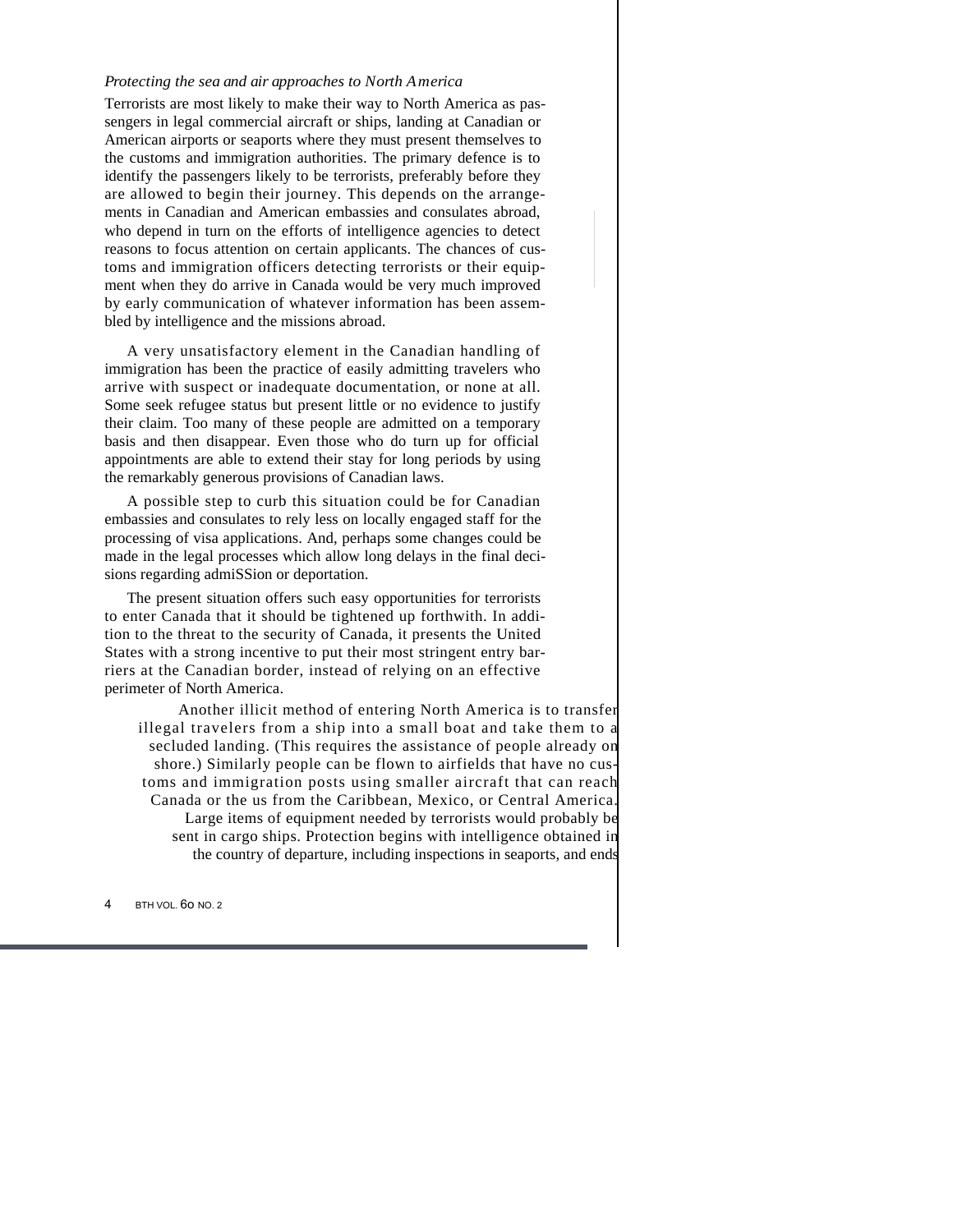with inspections at the port of landing. Unfortunately, the illegal equipment will probably be concealed in sealed containers, for which adequate close inspection requires considerable time and expertise. Advance information indicating which containers warrant close attention would increase the efficiency of the inspection process. Sensors able to detect certain characteristics of the contents of a sealed container are being developed, which should make detailed close inspection easier or less necessary.

Between their departures from overseas seaports and their arrival in North America, ships are unlikely to reveal evidence of the presence of terrorist passengers or cargo unless they are boarded for inspection. However, surveillance of the movements of a ship throughout its voyage could reveal information about the nature of its business, allowing preparations for boarding and inspection before it lands and permitting authorities to head off transhipment of pasSengers to smaller vessels offshore. If transfers cannot be stopped, advance intelligence should make it possible to intercept small fast vessels before they can deliver their passengers or cargo to their colleagues ashore.

Another threat is the possible launch of an attack directly from a ship operated by terrorists. A nuclear, biological, chemical, or radiological weapon stored in a ship could be detonated or dispersed close to the shore, or even while moored in port. Cruise missiles could be launched from some distance offshore.

A significant step toward preventing terrorists from coming to North America would be improving surveillance of the waters of the North Atlantic and North Pacific oceans off the Canadian coasts. Sensors capable of detecting medium-sized ships can be carried by satellites, large aircraft, smaller fixed-wing aircraft, helicopters, balloons and ships. Large shore-mounted High Frequency Surface Wave radars can detect shipping well beyond the horizon. Each of these methods has advantages and limitations.

From high altitudes the sensors can detect the presence of ships over a large area of the ocean, although with resolution insufficient to reveal details. Coverage of a given area by any one satellite in low earth orbit is brief and intermittent, and the duration of coverage by any one aircraft is limited.

To identify a ship and observe its externally visible structure and cargo, it is necessary to bring the sensors to much closer range, using aircraft at low altitude or ships. Boarding at sea requires a helicopter, or a vessel with a maximum speed greater than that of the suspect ship.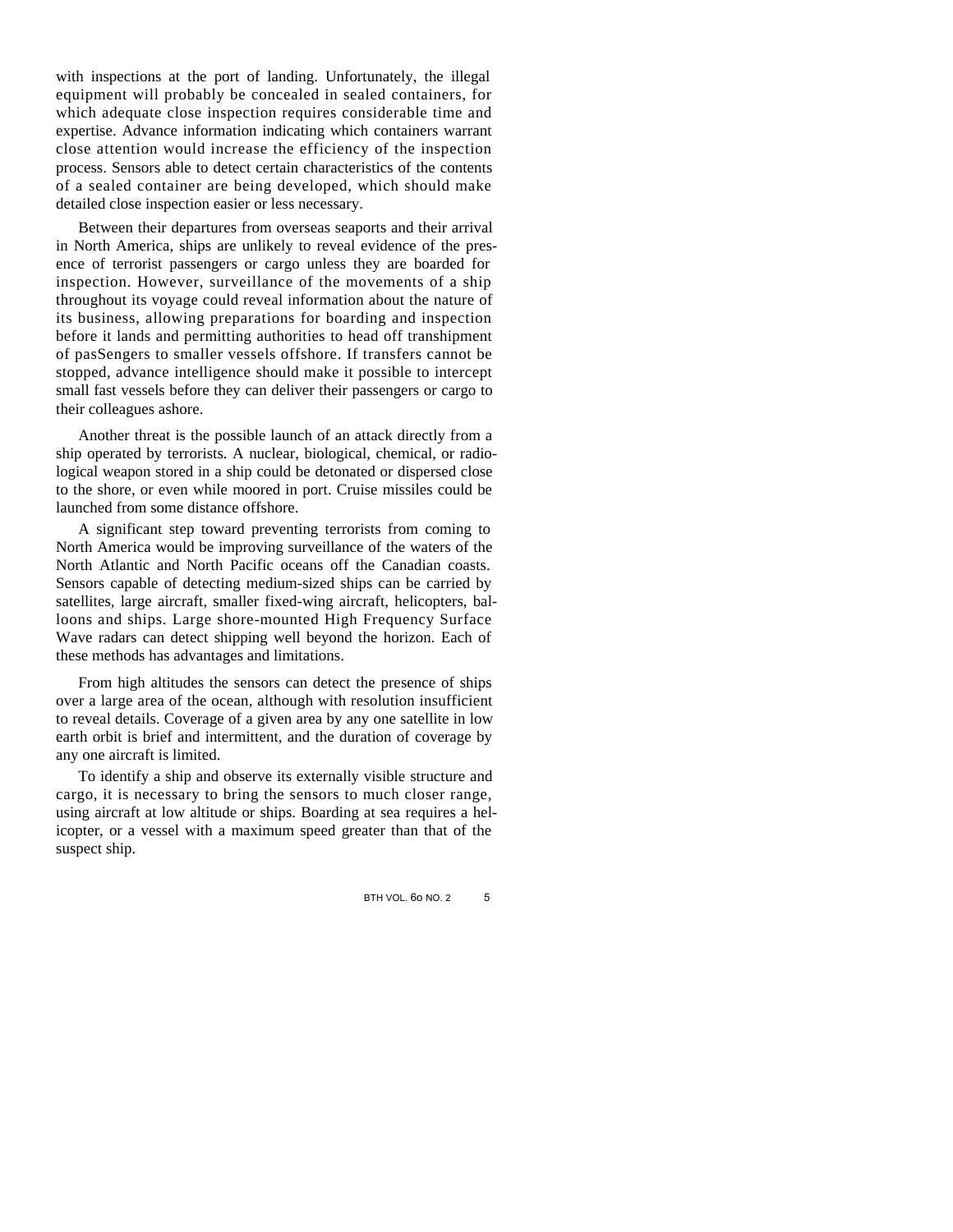Countering the delivery into North America of terrorists or terrorist equipment by air also requires surveillance of the approaches. But an important difference is that, whereas a large proportion of the normal sea approaches to the United States do not traverse waters close to the Canadian coast, the majority of the normal air approaches from Europe or Asia to destinations in the us pass over vast stretches of sea, ice or land near or directly above Canada. Therefore, if the United States wants reliable surveillance of the air approaches to its own territory it will want to know what is coming in through Canadian airspace.

The existing arrangements for the control of civil air traffic entering North America are very effective for the vast majority of aircraft, which file the required flight plans and use airborne transponders which allow them to be identified and tracked by the widespread network of secondary radars located around the perimeters of Canada and the USA. But these secondary radars depend on the operation of the transponders; presumably an aircraft seeking to arrive undetected would not use one. This deficiency can be overcome by the North American Aerospace Defence Command's (NORAD) military air defence system, which employs primary radar, not depending on the cooperation of the target aircraft. However, the coverage of the primary radars is far from complete over Canada, especially in its northern regions.

NORAD can also detect and track aircraft using the Airborne Warning and Control System (AWACS), but the extent and duration of the coverage is limited by the endurance of the aircraft.

Another means of detecting uncooperative intruders, that is being employed in the United States along the northern coast of the Gulf of Mexico against small low-flying aircraft, is to mount radars on unmanned tethered balloons.

#### *Identifying terrorist presence in North America*

Many of the features which we value most in democratic societies, such as respect for privacy and tolerance of cultural differences, have made it easy for terroriSts, whether home grown or immigrants, to live in the us or Canada undetected, make preparations for attacks and deliver them successfully. The strengthening of policing and the increasing demands for confirmation of personal identification that would be needed to better detect terrorists or their activities while still in preparation, are likely to encroach on the privacy of innocent citizens.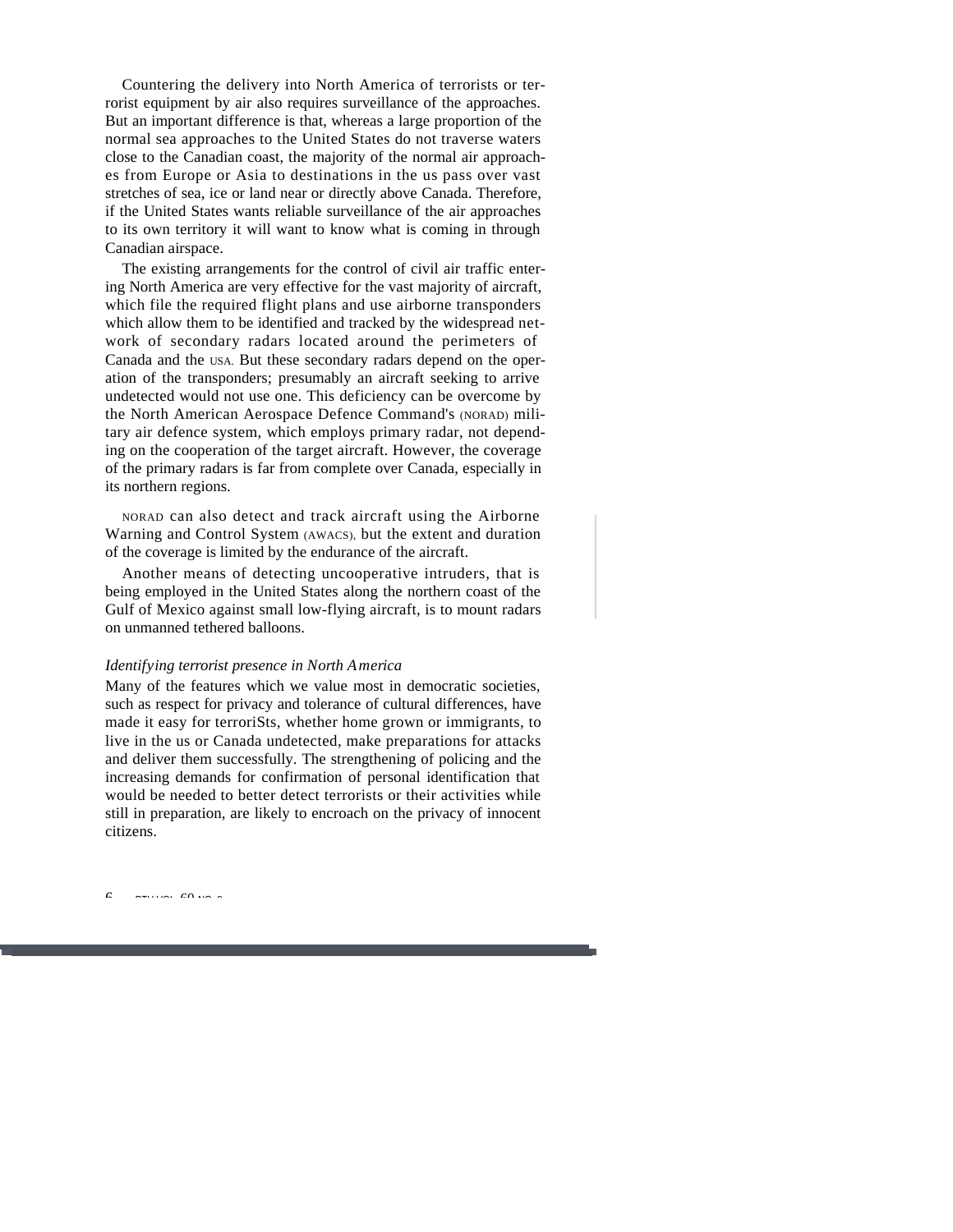These problems would be particularly evident in large cities, where there are concentrations of immigrant populations. Striking a balance between effective measures needed to counter terrorism and the nuisance or discontent which these measures inflict on the general public poses difficult choices for lawmakers and officials.

Small outposts in sparsely inhabited regions of Canada could be the sites of undetected training and preparation for attacks on targets in southern Canada or the northern United States. The problems of detection of suspect activity on the ground in the Canadian North bear some resemblance to those of surveillance of the sea approaches. The obvious answer is overhead surveillance, uSing satellites or aircraft with modern Sensors to detect something unusual from a high altitude, then following with a more detailed inspection from an aircraft at lower altitude and, if necessary, with a visit from a helicopter. The Canadian Rangers would have a role in both surveillance and possible intervention.

Overhead surveillance provides many benefits in addition to those relating to security discussed above. Quite apart from its contribution to security, the increased knowledge of the activities on the sea approaches, and on the land and the ice, would produce economic and social benefits of great value for Canada.

Better surveillance of the fishing grounds off the Canadian coasts would assist the policing of those areas against unpermitted intrusions by foreign vessels. Observation of fishing activities might reveal infringement of the rules. Detection of oil slicks would allow steps to be taken to reduce pollution.

Closer inspection of cargoes for the primary purpose of detecting terrorist equipment could also lead to interception of illegal drugs. Accurate plotting of ice cover would be of assistance to maritime navigation. Search and rescue would be aided, both on sea and land.

Surveillance of the land, especially the sparsely inhabited regions, would bring even more benefits unrelated to security against terrorism. The progress of forest fires and floods could be tracked and the allocation of defensive measures directed. The health of crops and forests could be monitored, as well as the progress of tree cutting. Poisonous emissions from industrial enterprises, and other form of pollution could be detected and followed. Prospecting for minerals on or near the surface could be assisted.

The economic value of these contributions would be substantial. It would seem sensible to have the flying operations carried out by the air force, with the results freely shared with a host of users.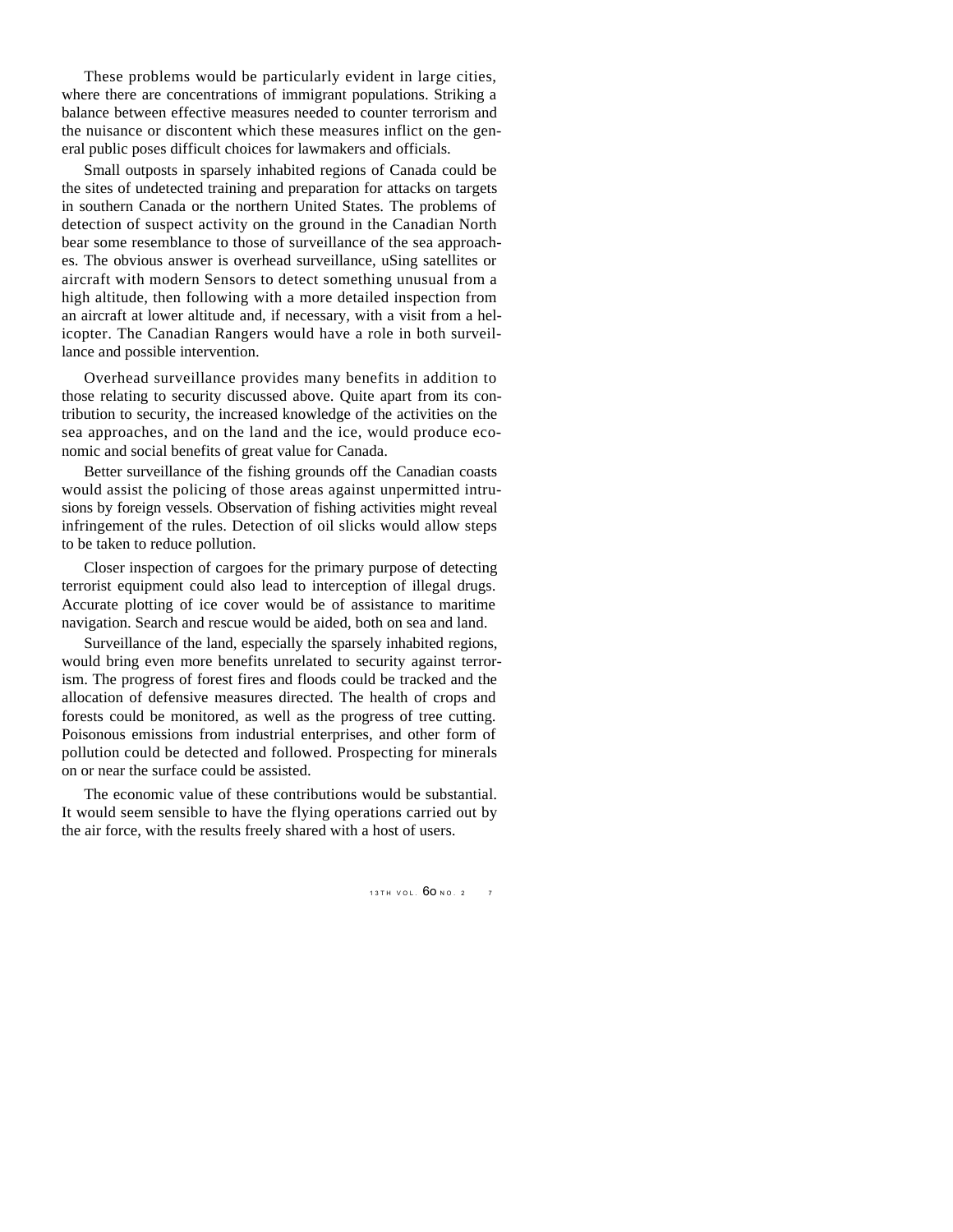Accordingly, some of the costs should be recovered from sources outside the Department of National Defence (DND) budget.

#### *Protecting likely targets in Canada*

A difficult but necessary task in defence against terrorism, which is already being addressed in a new Department of Public Safety, is to identify which of the enormous number of possible targets all over Canada constitute part of a "critical infrastructure", and therefore merit high priority for the installation of protective measures.

Typical measures to reduce the vulnerability of critical targets before they are attacked include erection of barriers, strengthening of buildings, improvement of fire protection and installation of shatterproof windows. After an attack has occurred repair and reconstruction will be needed. It may be desirable to form a few specially trained and equipped teams able to perform these services for the most critical targets in Canada. Areas deserving special attention are power lines and oil and gas pipelines. They are vulnerable to attack and often badly located for rapid repair.

In the few hours following a successful attack there will be an urgent need for firefighting, rescue, first aid and rapid hospitalization, and perhaps inoculation against biological weapons. These will all be needed very quickly. Advance preparations should include ensuring full coordination of all the agencies that must be involved. There could well be a role for military reserve units, properly trained and equipped.

Information on protection against biological and chemical weapons and from nuclear radiation, and on the treatment of casualties Should be widely distributed to medical centers. Short training courses should be provided.

#### *The need for effective intelligence*

The type of intelligence needed for effective defence against international terrorism differs in many respects from the traditional military intelligence needed to assess the threats posed by the armed forces of established countries. In many ways it resembles more the intelligence needed to police international organized crime. The most difficult aspect is the identification and location of individuals involved in terrorist activities, whether abroad or already in North America.

Effective collection, assembly and assessment of intelligence originating from many sources depends on the wholehearted cooperation of the organizations controlling these sources. But organizations that are very dependent on human undercover agents, working in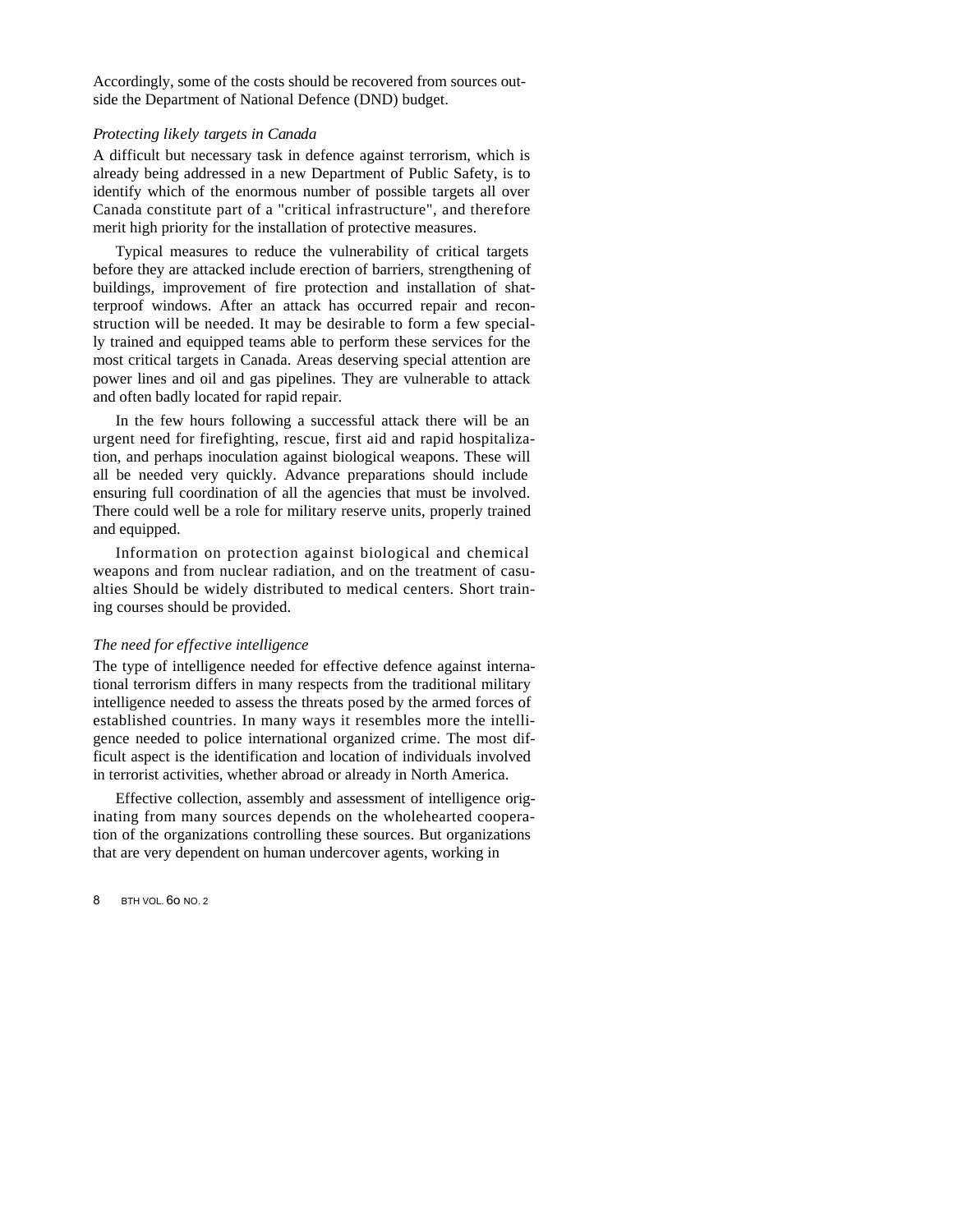great personal danger, are often reluctant to share information with other organizations, lest their sources be compromised, deactivated, or even killed.

A key role for the intelligence required for defence against terrorism is to provide the agencies responsible for authorizing the entry into Canada of individuals and cargoes with information allowing them to concentrate their limited resources on those ships, aircraft, people, and goods most deserving close attention.

#### CANADA/US RELATIONS - NORAD

Canada's location on the air approaches to the us was important for the defence of the us against long-range bomber aircraft, and still is vital for reliable management of long-range civilian air traffic. Unless Canada is seen by the us to be providing the cooperation needed for an integrated North American defence, the us could consider that defence of its own territory against terrorism would be weakened without deployment of sensors or weapons in Canadian territory.

In the days when the prime threat to North America was from longrange bomber aircraft, the NORAD relationship was a model example of bilateral cooperation, bringing advantages to Canada that would not have been available in any other way. The decline of the bomber threat reduced the significance of NORAD, but NORAD retained the responsibility for warning against the threat of Soviet Intercontinental Ballistic Missiles (ICBMs) and Submarine Launched Ballistic Missiles (SLBMs). That threat has also disappeared. But the us is now proceeding to provide itself with a rudimentary defence against ICBMs from so-called "states of concern", a threat not given a high priority by Canada or most other countries. If Canada elects to abstain from cooperation in anti-ICBM defence, then the us will consign that system (including its missile warning system) to a purely American organization, and NORAD will lose even more of its significance.

However, defence against terrorism could be the incentive for a revival of NORAD. Whereas the threat against which NORAD was created early in the Cold War was from bombers approaching North America from the USSR, the primary air threats today are considered to be from aircraft or cruise missiles launching their attacks from inside or close to North America. Defence against these threatS is the responsibility of NORAD today. If Canada were to acquire an effective system for overhead surveillance of the sea approaches to its shores and of its extensive land mass, the responsibilities of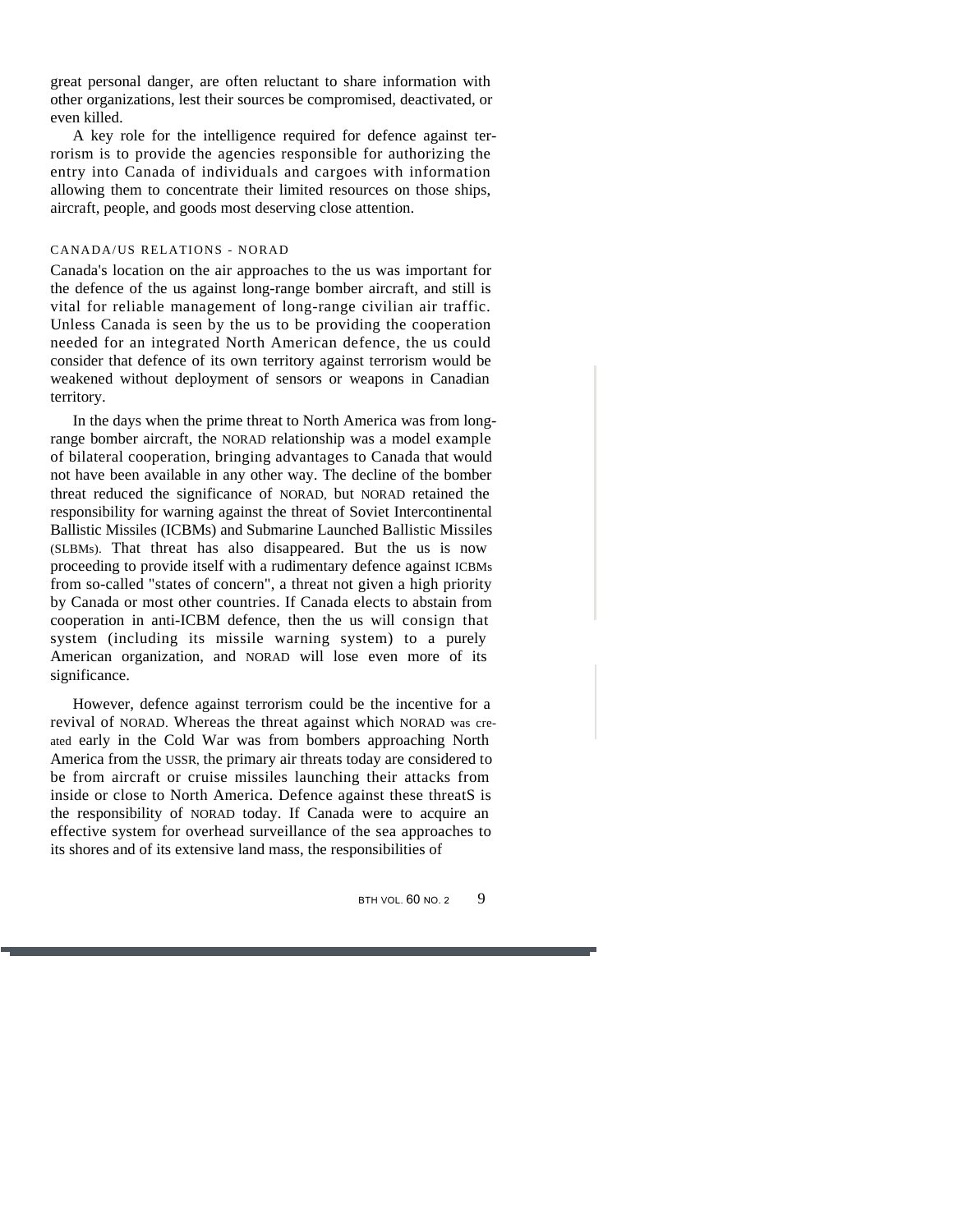NORAD could be expanded to include the Canadian and us forces which already practice effective close cooperation in several types of maritime operations. NORAD could add "maritime" to its "aerospace" defence responsibilities, with Canada aS a full partner.

Canada could agree to consider any contributions to the us missile defence program that required stationing equipment in Canada (a requirement which Seems unlikely during the near future), while indicating that we prefer to make our contribution to ballistic missile defence through research and development of systems for defence against short range ballistic missiles. Thousands have been used in war, many hundreds are deployed today, and some may well be used against Canadian troopS in future operations overseas.

Canadian defence research establishments and industry possess skills and experience appropriate for such R&D, and as defence against short-range missiles improves, it will develop a growing capability to intercept lows in the early and the terminal phases of their intercontinental trajectories.

As regards overhead surveillance of the sea approaches and the land, effective coverage of the large Canadian area by our own aircraft, with the information being shared with the Americans, should be a contribution to North American security warranting reciprocal complete sharing with Canada of the information concerning the Same area that is obtained by the space-based surveillance systems operated by the us. The American systems cover virtually all the world, without requiring the assistance or even the permission of the countries being observed. Anything contributed by Canadian spacebased systems (likely to be supplemented by RADARSAT II) would be added to the common pool.

The combination of these co-operative measures would reestablish a vital and expanded NORAD.

#### CANADA'S MILITARY CAPABILITIES:

#### WHERE TO REDUCE AND WHAT TO INCREASE

Today the size and character of the forces available to the opponents most likely to be encountered by Canadian forces bear little resemblance to those of the former Warsaw Pact. The most probable types of conflicts would be on a much smaller scale and in very different circumstances than would have been encountered in an all-out Third World War between NATO and the Warsaw Pact.

For the (less probable) circumstances in which a need for sub-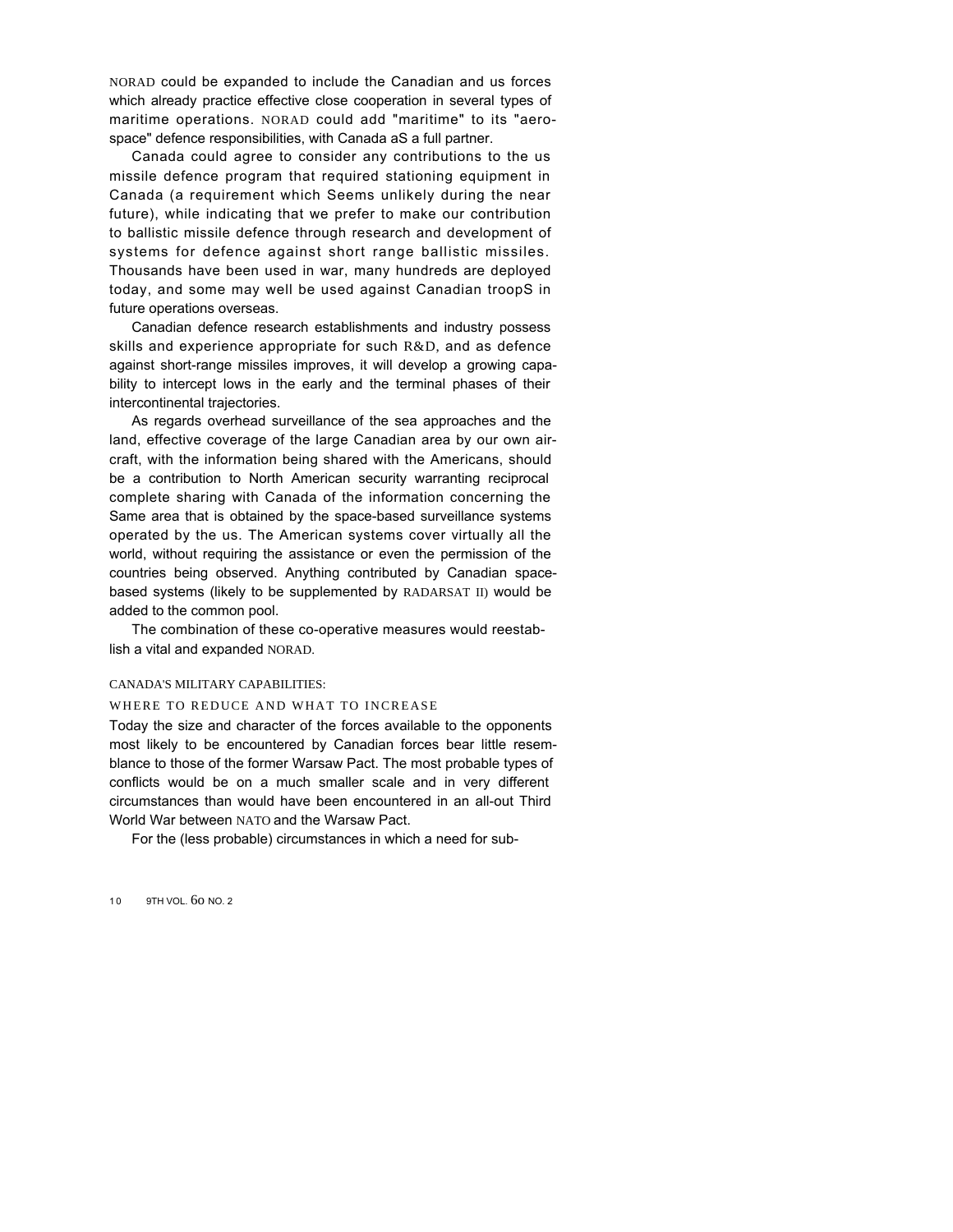stantial capabilities for air-to-air, antisubmarine, and tank warfare may arise, it is virtually certain that Canada would be engaged as a member of a coalition including the United States and probably other larger countries who would still possess the systems needed for these roles. With limited resources likely to be made available for defence, Canada should not attempt to maintain expensive capabilities which would only be required in circumstances which are much less likely to face us than those of the asymmetric confrontations to be expected in the near and mid-term future. We need to consider what capabilities of the army, the airforce and the navy should be reduced, and which should be strengthened.

#### *The Army*

As is being shown in Iraq, protracted opposition to a well-armed coalition force will not take the form of battles between large armies in open terrain, where the advantages of heavy tanks, heavy and medium artillery, and close air support would be decisive. It will come after the intervention forces have dispersed from their divisions, brigades, and battalions, and are attempting to establish order throughout the area in which the opposition forces are scattered. The occupying army that must assume the formidable tasks of protection of vital assets, pursuit of attackers and eventual elimination of the enemy, until local military and police forces can be established to take control.

In many respects the occupiers' taskS resemble those normally performed by police forces, or by the British army and the French Foreign Legion, operating in the outposts of the empires of the 19th century.

Heavy main battle tanks cannot easily be deployed rapidly to a distant theatre, and are of limited use in densely built-up areas or mountainouS terrain. Many of the likely opponents will not have tanks. Any necessary anti-tank roles could be handled by guided antitank missiles launched from aircraft or land vehicles that are lighter and faster than tanks, such as the Stryker.

Some of the roles of heavy and medium guns can be undertaken by surface-to-surface and air-to-surface guided missiles, some of them capable of reaching very long ranges, and likely to destroy the intended targets with less undesirable collateral damage.

Many of the changes needed to make the Canadian army better able to deal with the challenges it iS most likely to face in the coming decade are in structure, operational procedure and training.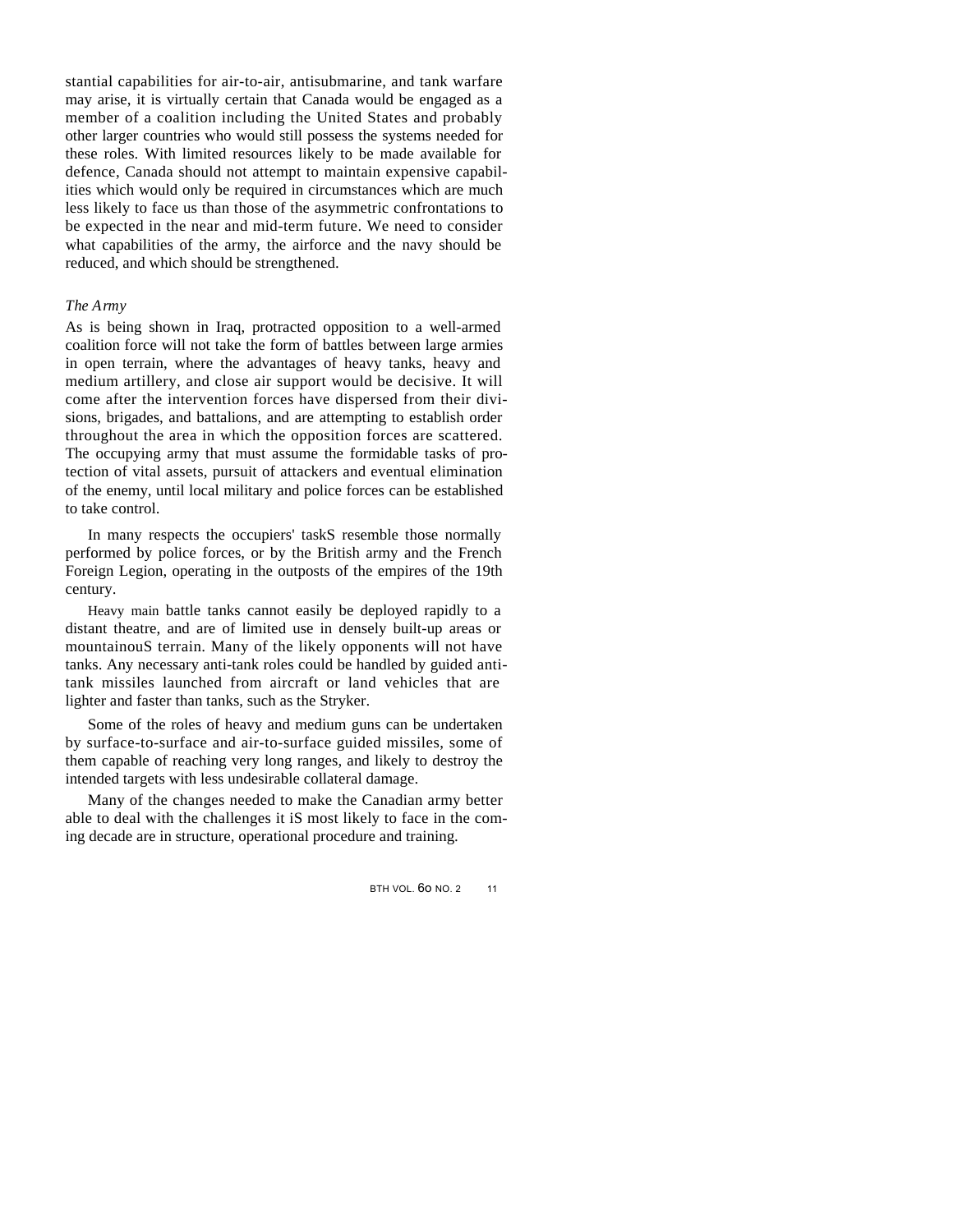Most of the necessary changes are related to operations overseas, whether for peace support or counterterrorism.

A start has already been made with Joint Task Force Two, designed for counterterrorism, and the "Special Operations" usually associated with military commando forces.

The emphasis will be on Small, highly mobile units that can be delivered by parachute and recovered by helicopter. In order to operate in units smaller and much more scattered than in the patterns of the Cold War, and with highly effective air support available, better communications will be essential, both ground-toground and ground-to-air. Many of the operations will need to be conducted in the dark. Reliable means of distinguishing friends from foes will be important. Authority must be delegated to lower levels of command.

The army will need more engineers for combat operations, construction of defensive barriers and reconstruction. Mine clearance will be vital, as well as detection and disarming of booby traps.

Maintenance of the rapidly increasing number of highly desirable electronic devices, including computers, radios, radars and fire control instruments, will require more well-qualified technicians, quickly available in the field.

#### *The Air Force*

Since the end of the Cold War, none of the international overseas operations, whether peacekeeping, peace support, humanitarian intervention, or anti-terrorist, have had to face significant opposition from the air. The enemy only contested the air superiority of the intervening coalition by means of ground-based air defences, including their use by terrorists against civilian aircraft.

The coalition air forces have been used, usually very effectively, for surveillance and reconnaissance, bombing, close support of the ground forces and for attackS on ground-based air defences. Many aircraft designed primarily for air-to-air combat have been used for air-to-ground operations. Their effectiveness has been enhanced by new technologies for accurate navigation, radar, electro-optical sensors and precision-guided air-to-ground weapons. Canadian F18 fighter aircraft have been successfully employed in some of these roles.

Some <sup>F</sup> <sup>1</sup>8s will need to be retained to control the airspace above and on the approaches to Canada. But this will require fewer of them than were necessary for defence against Cold War Soviet intercontinental bombers.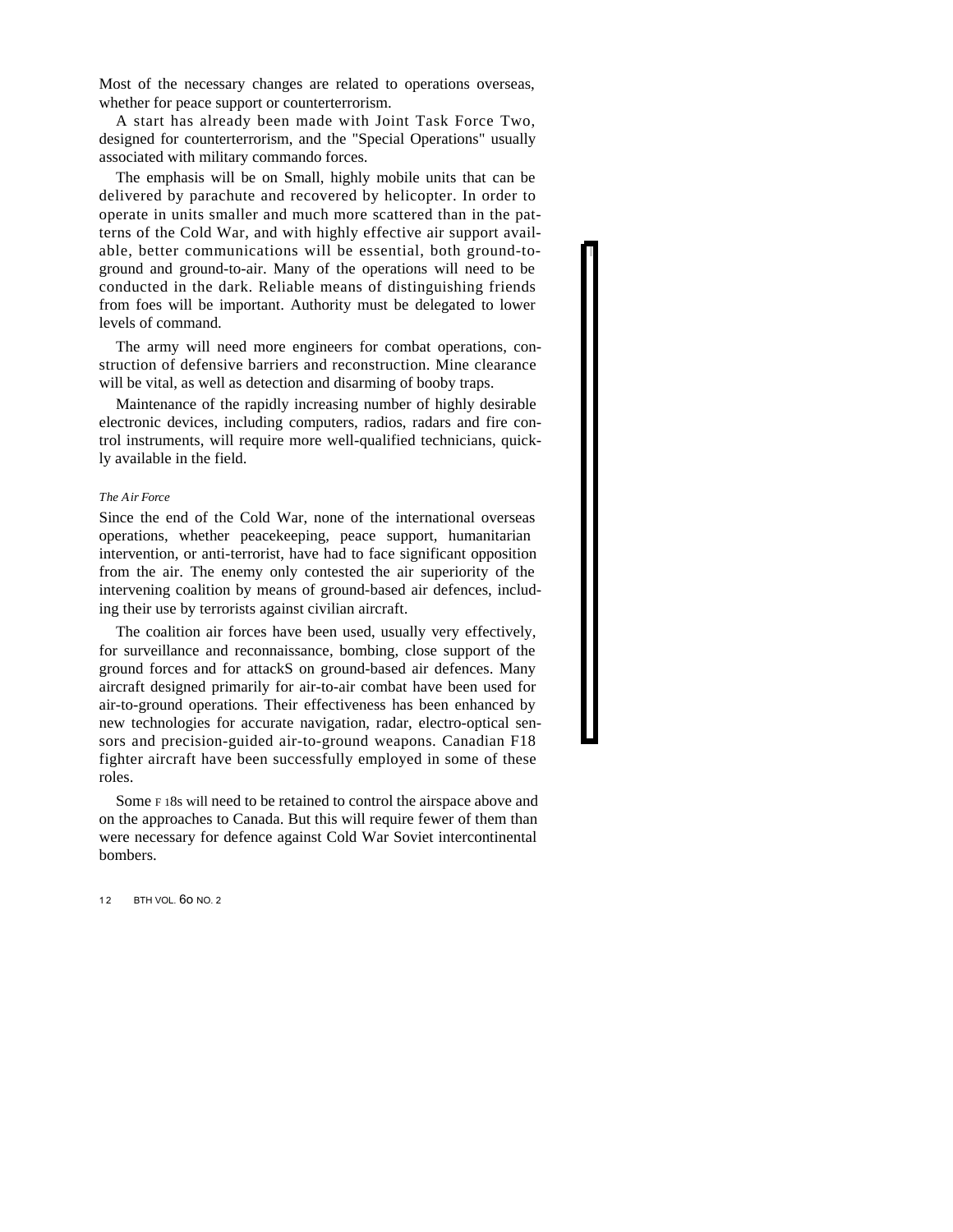For defence against terrorism the Canadian Air Force will have heavy responsibilities for surveillance over Canada and its sea approaches. Its long-range patrol aircraft are well suited for this role and can be made even more effective by the addition of new types of sensors capable of detecting moving targets and things that have changed on the ground. However, there will probably not be enough of these large aircraft to fulfill the requirementS for the vast area involved. And although a single large aircraft flying at high altitude can produce good-quality coverage of a considerable area of the earth's surface, this coverage will be intermittent, and the imagery cannot have the better resolution of detail in a smaller area that can be obtained from lower altitude. After the high-altitude sensors detect something warranting a closer look, it may be necessary to diSpatch properly equipped helicopters or smaller fixed-wing aircraft to investigate further.

Merging the immense amount of data produced by a fleet of overhead sensors which may include those mounted in satellites as well as in aircraft; extracting, displaying and analyzing the needed information; deciding whether a reaction is needed, and, if necessary, organizing the reaction requires a centre for joint command and control with the latest communications and data processing equipment. It could be situated in Canada, or possibly in the headquarters of NORAD in Colorado Springs.

For combat and counterterrorism in distant theatres the principal roles for the Canadian air force will be surveillance and reconnaissance, close support of ground troops, and in some cases suppression of air defences. Both fixed-wing aircraft and helicopters with the right equipment are important for these roles.

For continuous surveillance of activities on the ground, or of lowflying missiles or aircraft, significant advantages can be provided by unmanned aerial vehicles (), including balloons. Also, for attack of ground targets by missiles of limited range, suitably armed proUAVsvide the advantage of flying at low altitude without the risk of losing a pilot.

Overseas operations by Canadian forces would benefit from an increased capability for airlift, both into and within distant theatres. The ageing aircraft need refurbishing, and new additions should be capable of providing aerial refuelling.

#### *The Navy*

For peace support missions, both during and after the Cold War, the navy has been employed in roles such as observation and inspection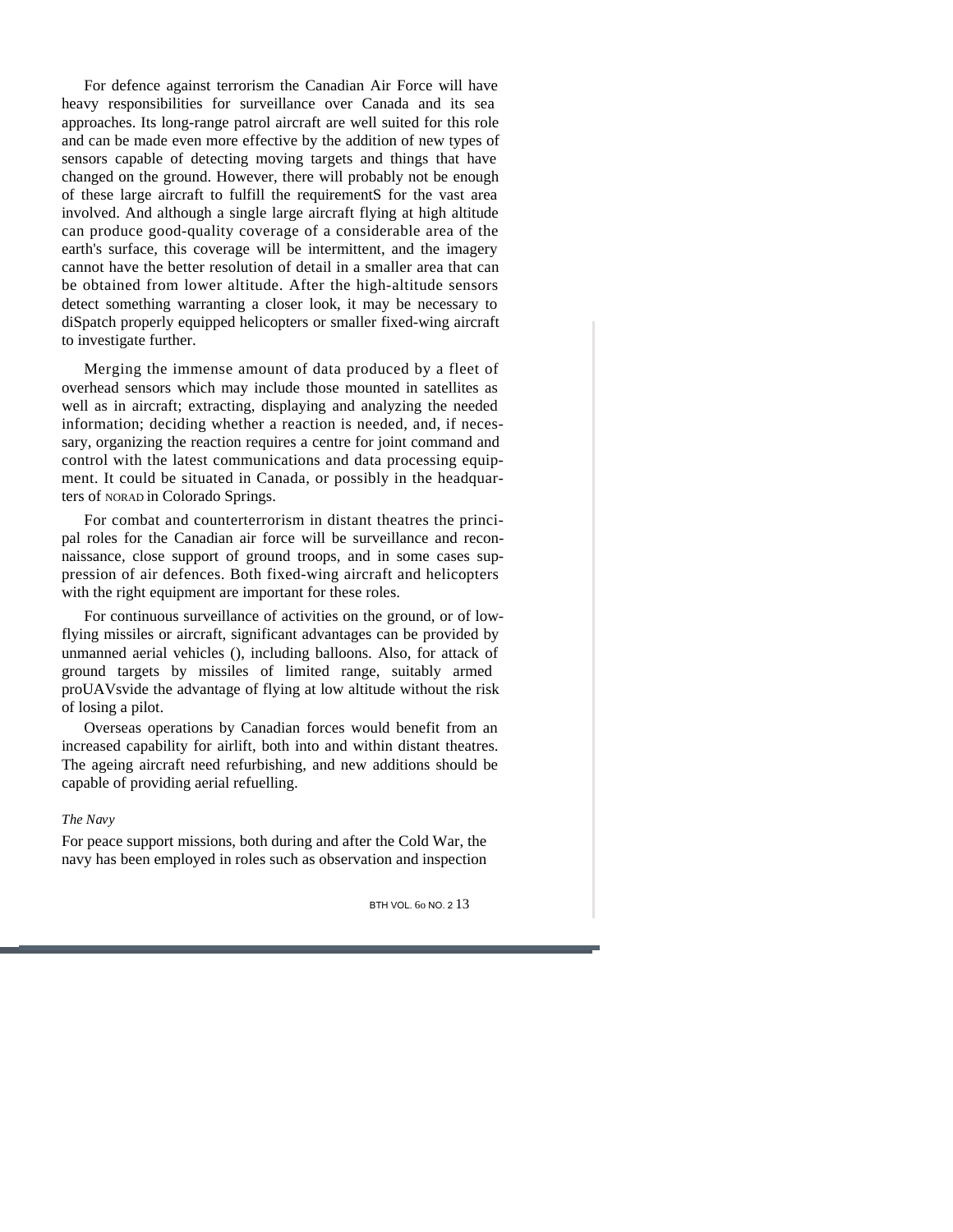of merchant shipping, and aiding in transportation of supplies and personnel to troops ashore. And as before, it has had responsibility for mine clearance. While the threat of attack by anti-ship cruise missiles is growing, that from aircraft, well-armed surface ships, and modern submarines is now comparatively low. To comply with the changing requirements the navy should de-emphasize capacity for antiaircraft and antisubmarine warfare.

The most urgent need for the navy is the replacement of the Sea King, a program which the new government has Signalled its intention to complete. Even without a high priority requirement for antisubmarine warfare (for which the Sea King was procured, long ago) the frigates and destroyers depend on shipborne helicopters for surveillance, inspection, defence against small surface craft and transport of personnel. These are all important for both counterterrorism and peace support missions.

Supply ships have been providing essential services for the army and air force as well as the naval overseas missions, and this should continue at an adequate level in all the theatres to which Canadian forces are assigned.

The naval operations most likely to be called for in the mid-term future are likely to be in or near coastal waters, rather than on the open ocean. The opponents may possesS anti-ship missiles which can be launched from the shore, small fast boats, or small aircraft, and will probably be able to plant mines, and use frogmen against moored ships. They are less likely to possess submarines or large surface warships or aircraft.

Some of the capabilities for defence of our shipS against attack by aircraft using torpedoes and bombs should be transferred to defence against anti-ship missiles. The most modern equipment for mine detection and mine clearance should be obtained.

It is important to maintain the high degree of interoperability which has allowed Canadian ships to cooperate with the us and other navies.

#### RECOMMENDATIONS

Of the many desirable changes discussed above, the ones that our group believes warrant the highest priority for early attention are:

1) Initiation of a program to greatly increase Canada's capabilities for overhead surveillance of the surface of our land and ice, with special attention to the scarcely populated regions, as well as the sea approaches.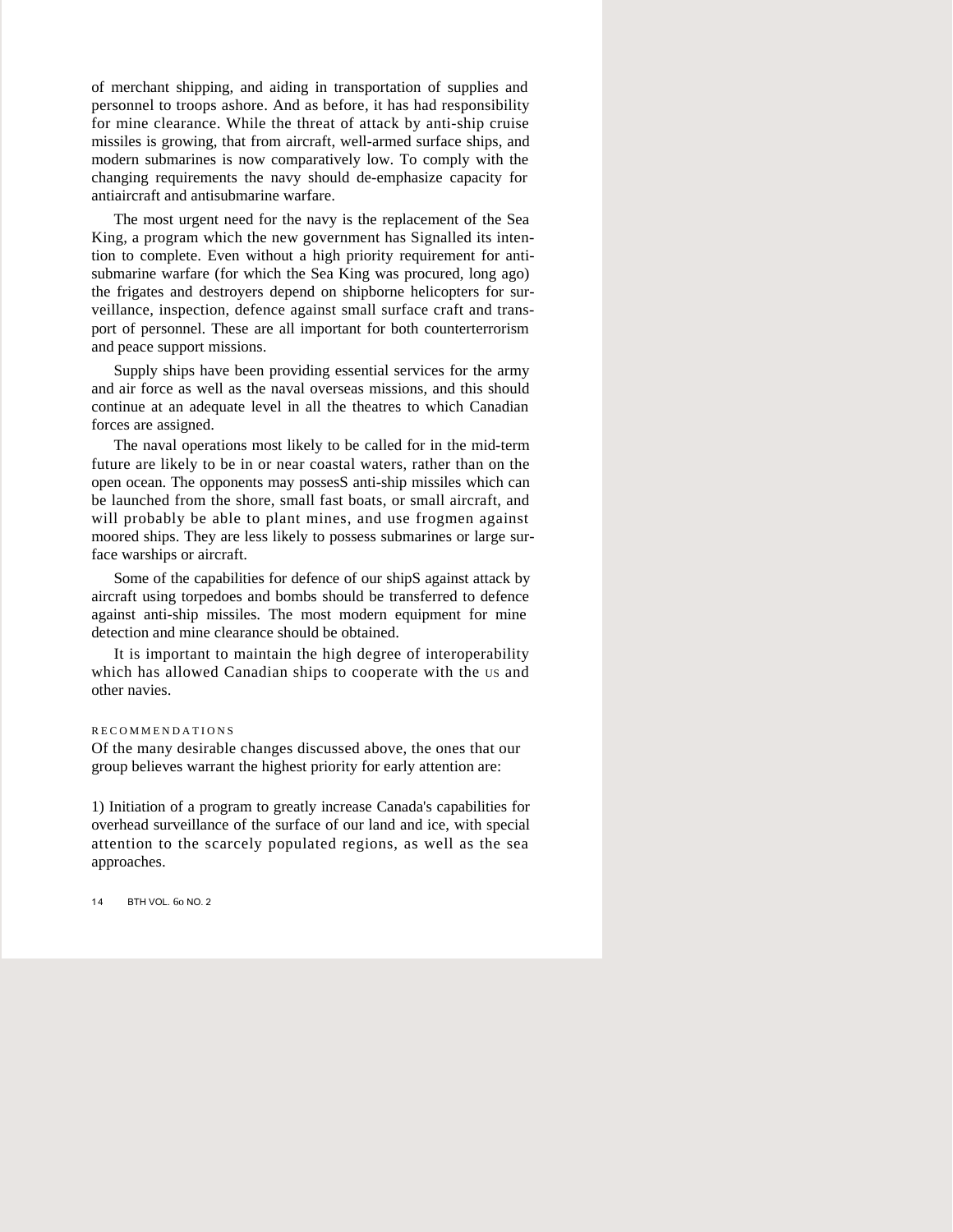2) Negotiating with the United States the strengthening and expansion of NORAD. Its responsibilities should include surveillance of the sea approaches to North America, and command and control of defence against cruise and ballistic missiles, as well as defence against attack by aircraft taking off within North America.

3) Making some changes to the Canadian armed forces to increase their effectiveness for defence against terrorism:

- increasing the capabilities of the air force for overhead surveillance of activities on the sea and the land, and also for the support of land force operationS, including the refurbishment of the aircraft needed for transport into and within overseas theatres
- increasing the capabilities of the navy for patrol of the sea approaches to Canada, including interception of ships suspected of intending to illegally discharge people or equipment in North America or to deliver an attack
- increasing the capabilities of the army for overseas operations of a "special forces", commando, and policing nature.

To compensate in part for the costs associated with these changes, capabilities for the following roles should be reduced:

- air-to-air combat
- antisubmarine warfare
- land operations against large armoured formations.

4) Strengthening the collection and use of intelligence, and making some changes in laws and procedures to aid the customs, immigration, and police services in the identification and apprehension of terrorists currently resident in North America or attempting to enter it.

5) Strengthening the capabilities of Canadian embassies and consulates to assess the validity of applications for entry, immigration, or admittance with refugee status.